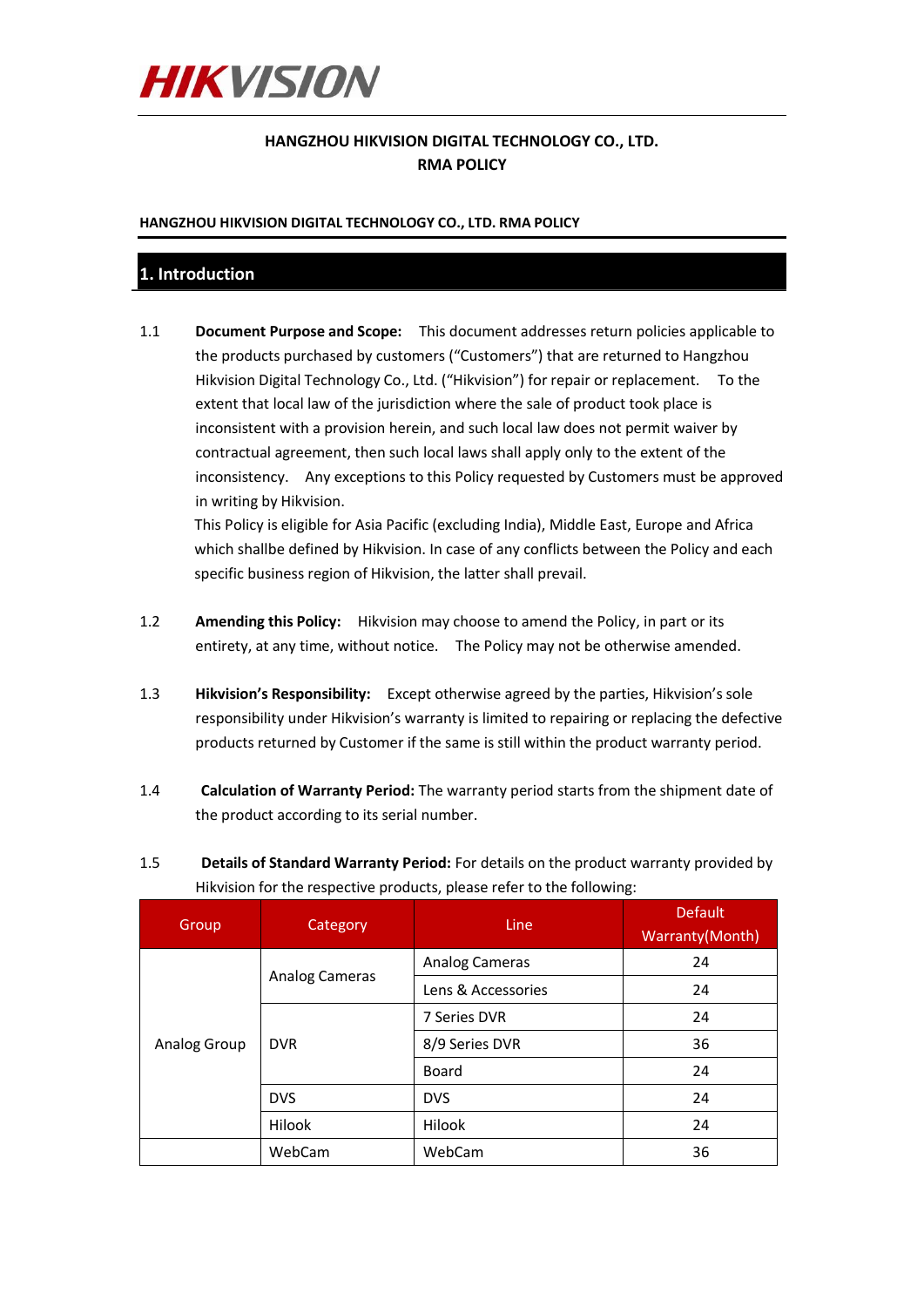

| Video & Audio<br>Collaboration<br>Group | Video Conference      | Conference camera                                                  | 36  |
|-----------------------------------------|-----------------------|--------------------------------------------------------------------|-----|
|                                         |                       | Speakerphone                                                       | 36  |
|                                         |                       | Microphone                                                         | 36  |
|                                         | <b>IPC</b>            | 1 Series IPC                                                       | 36  |
|                                         |                       | 2 Series IPC                                                       | 36  |
|                                         |                       | 3xx1/3xx7GxE Series IPC                                            | 36  |
|                                         |                       | 3xx3/3xx5 Series IPC                                               | 60  |
|                                         |                       | 3xx6/3xx7 Series IPC                                               | 60  |
|                                         |                       | 6/7/8 Series IPC                                                   | 60  |
|                                         |                       | Zoom Camera/Zoom Camera<br>Module                                  | 36  |
|                                         |                       | Mini PTZ Series Speed Dome<br>(DE3 3inch &DE2 2inch<br>&DE1 1inch) | 24  |
|                                         |                       | AE/DE Series Speed Dome                                            | 24  |
|                                         | Speed Dome            | AF/DF Series Speed Dome                                            | 60  |
| IP Group                                |                       | <b>PTZ Positioner</b>                                              | 60  |
|                                         |                       | Anti-corrosion / Anti-                                             |     |
|                                         |                       | explosion                                                          | 60  |
|                                         |                       | <b>Black Body</b>                                                  | 24  |
|                                         | Thermal Imaging       | <b>Security Thermal Cameras</b>                                    | 60  |
|                                         |                       | Thermography Cameras                                               | 60  |
|                                         |                       | <b>Thermal Uncooled</b>                                            | 120 |
|                                         |                       | Microbolometer Detector                                            |     |
|                                         | <b>NVR</b>            | 7 Series NVR                                                       | 24  |
|                                         |                       | 8/9 Series NVR                                                     | 60  |
|                                         |                       | I Seires AcuSense NVR                                              | 60  |
|                                         |                       | DeepinMind NVR                                                     | 60  |
|                                         | Hilook                | Hilook                                                             | 24  |
|                                         | Commercial<br>Monitor | LCD                                                                | 24  |
|                                         |                       | LED                                                                | 24  |
|                                         |                       | <b>DLP</b>                                                         | 24  |
| Center Group                            |                       | Interactive Display                                                | 24  |
|                                         |                       | Digital Signage                                                    | 24  |
|                                         | Monitor               | Monitor                                                            | 24  |
|                                         | Controller            | Integrated Platform                                                | 24  |
|                                         |                       | Decoder                                                            | 36  |
|                                         |                       | Video Wall Controller                                              | 36  |
|                                         |                       | Keyboard                                                           | 24  |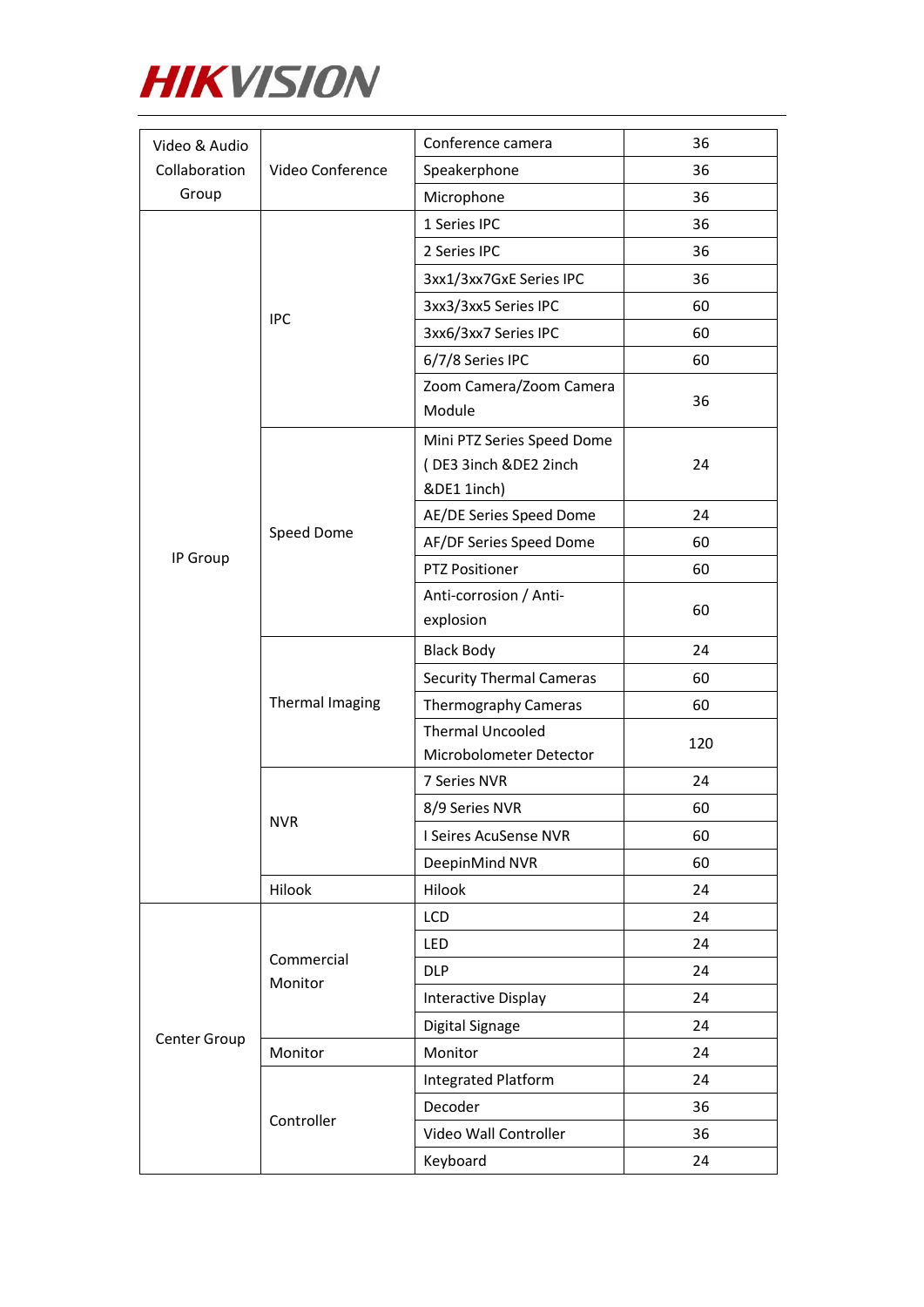

|                    | Transmission             | Switch                            | 24 |
|--------------------|--------------------------|-----------------------------------|----|
|                    |                          | Wireless Bridge                   | 24 |
|                    |                          | <b>Wireless Router</b>            | 24 |
|                    |                          | Cable                             | 60 |
|                    | All-in-one Server        | Blazer                            | 36 |
|                    | Network storage          | <b>Hybrid SAN</b>                 | 60 |
|                    |                          | Cluster storage                   | 60 |
|                    | Data Center              | DeepinMind Server                 | 36 |
|                    |                          | General Purpose Server            | 36 |
|                    | Intelligent              | <b>Traffic Cameras</b>            | 24 |
|                    |                          | Supplement Light and<br>Auxiliary | 24 |
|                    | Transportation           | <b>Traffic Server</b>             | 24 |
|                    | System                   | Signal Control                    | 24 |
|                    |                          | <b>RFID</b>                       | 24 |
| MT Group           |                          | PVR System                        | 24 |
|                    |                          | Portable PTZ Cameras              | 24 |
|                    | <b>Portable Terminal</b> | <b>Body Camera</b>                | 24 |
|                    |                          | <b>BWC Battery</b>                | 12 |
|                    |                          | Others                            | 24 |
|                    | Entrance                 | Entrance & Exit                   | 24 |
|                    | & Exit                   | Parking Lot                       | 24 |
|                    | Mobile Video             | Mobile DVR                        | 24 |
|                    | Recorder                 | Mobile NVR                        | 24 |
|                    | Mobile Camera            | Mobile Analog Camera              | 24 |
| Mobile Group       |                          | Mobile Network Camera             | 24 |
|                    | Mobile Accessories       | Mobile Accessories                | 24 |
|                    | Dash Cameras             | Industry Dash cameras             | 24 |
|                    |                          | Consumer Dash cameras             | 24 |
|                    | <b>Access Control</b>    | <b>Access Controller</b>          | 24 |
|                    |                          | <b>Access Control Terminal</b>    | 24 |
|                    |                          | Card Reader                       | 24 |
| Non-video<br>Group |                          | Card Issuer / Card Enrollment     | 24 |
|                    |                          | Station                           |    |
|                    |                          | Lock                              | 24 |
|                    |                          | Speed Door / Turnstile            | 24 |
|                    | Intercom                 | Video Intercom                    | 24 |
|                    |                          | SIP Phone                         | 24 |